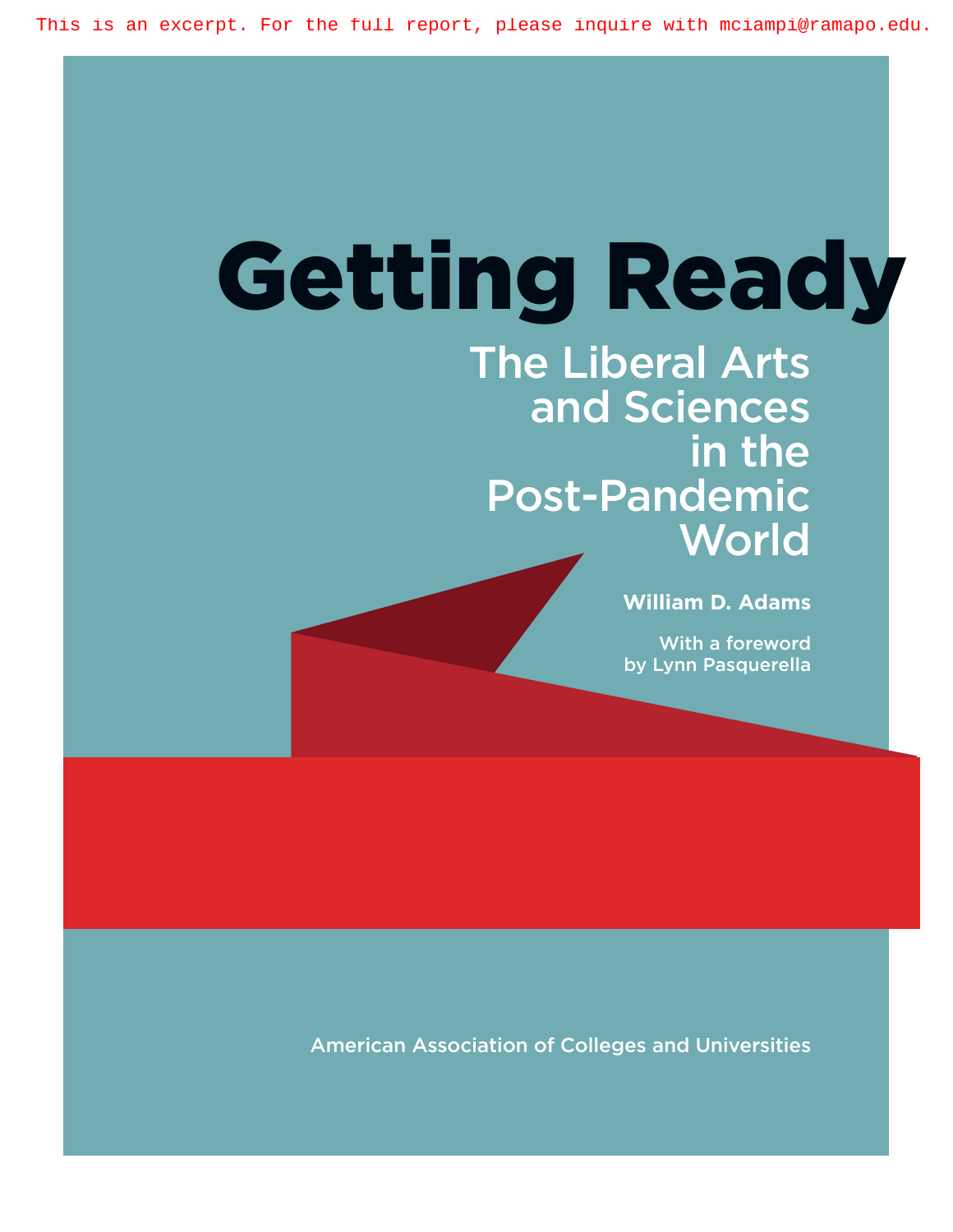

1818 R Street NW, Washington, DC 20009 © 2022 by the American Association of Colleges and Universities All rights reserved. Printed in the United States. ISBN 978-1-7347173-4-1 For more information about AAC&U publications, visit www.aacu.org.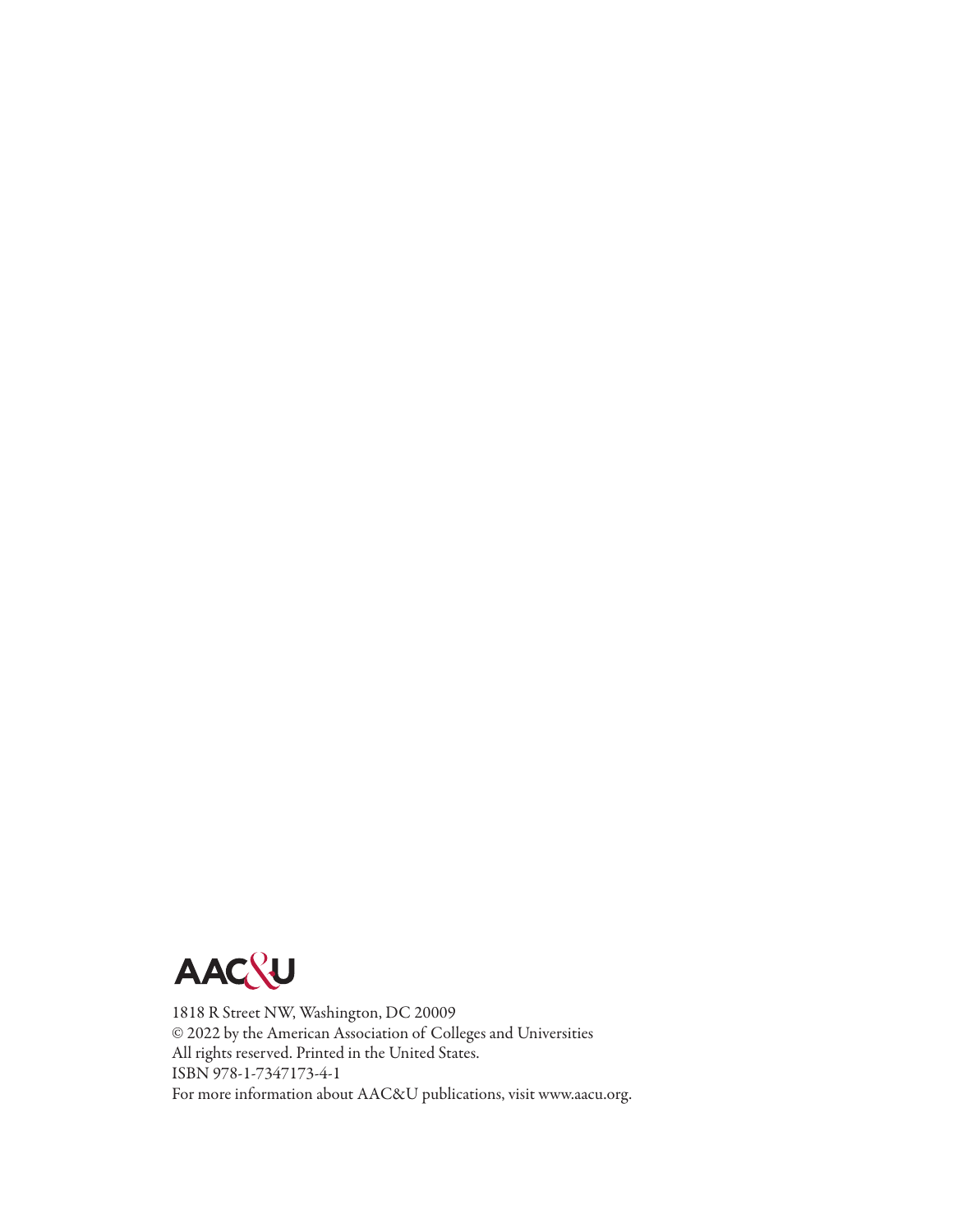## **Contents**

| Foreword                                 | ii  |
|------------------------------------------|-----|
| Preface                                  | iii |
| Introduction                             | 1   |
| Essay I: Work Readiness                  | 5   |
| <b>Essay II: Participation Readiness</b> | 10  |
| Essay III: Meaning Readiness             | 17  |
| Conclusion                               | 23  |
| Notes                                    | 25  |
| About the Author                         | 27  |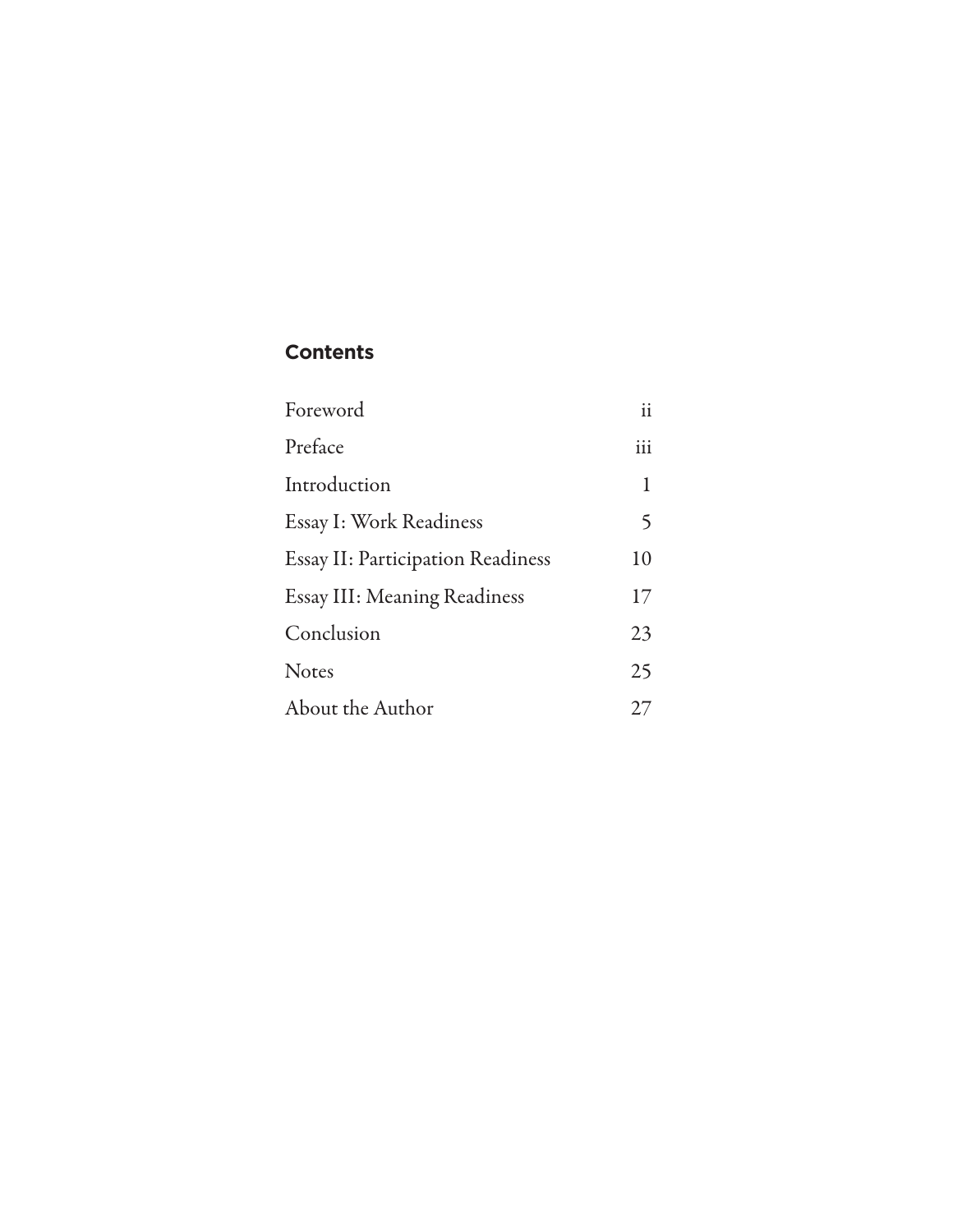## **Conclusion**

ONE OF THE MOST IMPRESSIVE LEADERS to emerge from the ordeal of COVID-19 was Anthony Fauci, director of the National Institute of Allergy and Infectious Diseases. Fauci is a gifted scientist and researcher, and he has a long history of combating epidemics, including AIDS. But what impresses most is his ability to make sense of very technical material and convey that material to the public with clarity, conviction, and compassion.

Fauci is the product of a Jesuit education at Regis High School in New York and the College of the Holy Cross in Worcester, Massachusetts. At both Regis and Holy Cross, Fauci was steeped in the sciences, history, philosophy, and language. At Holy Cross, he majored in Greek Classics and Premed. "We did a lot of Classics, Greek, Latin, Romance languages," he noted in a recent profile. "We took many credits of philosophy, everything from epistemology to philosophical logic, etc. But we took enough biology and physics and science to get you into medical school."1

The Anthony Fauci we observe today is the product of many years of technical work in scientific laboratories and specialized training in the laboratories and classrooms at Cornell Medical College. But Fauci's readiness to succeed so impressively in graduate school and then in the busy professional world of high science and government was just as surely the result of his exposure to the liberal arts and sciences, which provided insight into the human domains and questions with which medical science must ultimately cope. Along the way, Fauci's liberal education also taught him how to think and communicate across different modes of experiencing and knowing the world. It is hard to imagine a more compelling demonstration of how the liberal arts and sciences establish *readiness* for meaningful engagement in professional, public, and interpersonal life, especially as cultural, scientific, and technical challenges and opportunities become more integrated.

Even as we admire and laud Fauci's example, we can and should expect that the economic pressures for more specialized and fragmented modes of higher education will increase dramatically in the post-pandemic world that is now before us. This means that the defense of the liberal arts and sciences

will need to be made at high volume and with relentless insistence on the multiple purposes of undergraduate education. But as I've argued throughout these essays, that defense needs to be made in new and more compelling ways.

First and foremost, we must become much more comfortable with the pragmatic register, where students, parents, and public officials are reasonably inclined to begin thinking about the purposes of higher education. Following the work of Danielle Allen, I've advanced the idea of *readiness* as a possible point of departure, but one could certainly imagine others. The important point is that we can't shy away from discussing why and how the liberal arts and sciences will prove useful to students as they enter adult life.

Exploring the idea of readiness for work is an area of particular importance and opportunity because it signals openness to a more egalitarian, inclusive, and democratic vision of liberal learning. Advocates of the liberal arts and sciences must shed once and for all the notion that liberal education is intended for cultural and social elites. One way to do this is to engage in conversations about broad, emergent patterns and requirements in the post-pandemic economy and how the liberal arts and sciences might address those patterns and requirements, keeping always in mind that readiness entails a sense of "knowing about" as well as "knowing how."

### Advocates of the liberal arts and sciences must shed once and for all the notion that liberal education is intended for cultural and social elites.

Anthony Fauci's career and example also alert us to how fundamental scientific and technological literacies are to readiness. The economic, political, and interpersonal spheres of life are already saturated by scientific and technological knowledge, and that will be even more true in the post-pandemic world. But scientific and technological literacy is not just about knowing what sequestered academic disciplines have to say about and within their enclosed subject matters. It consists, rather, in understanding that scientific and technological knowledge and practices are now embedded in every part of our personal and social lives. That is why I have argued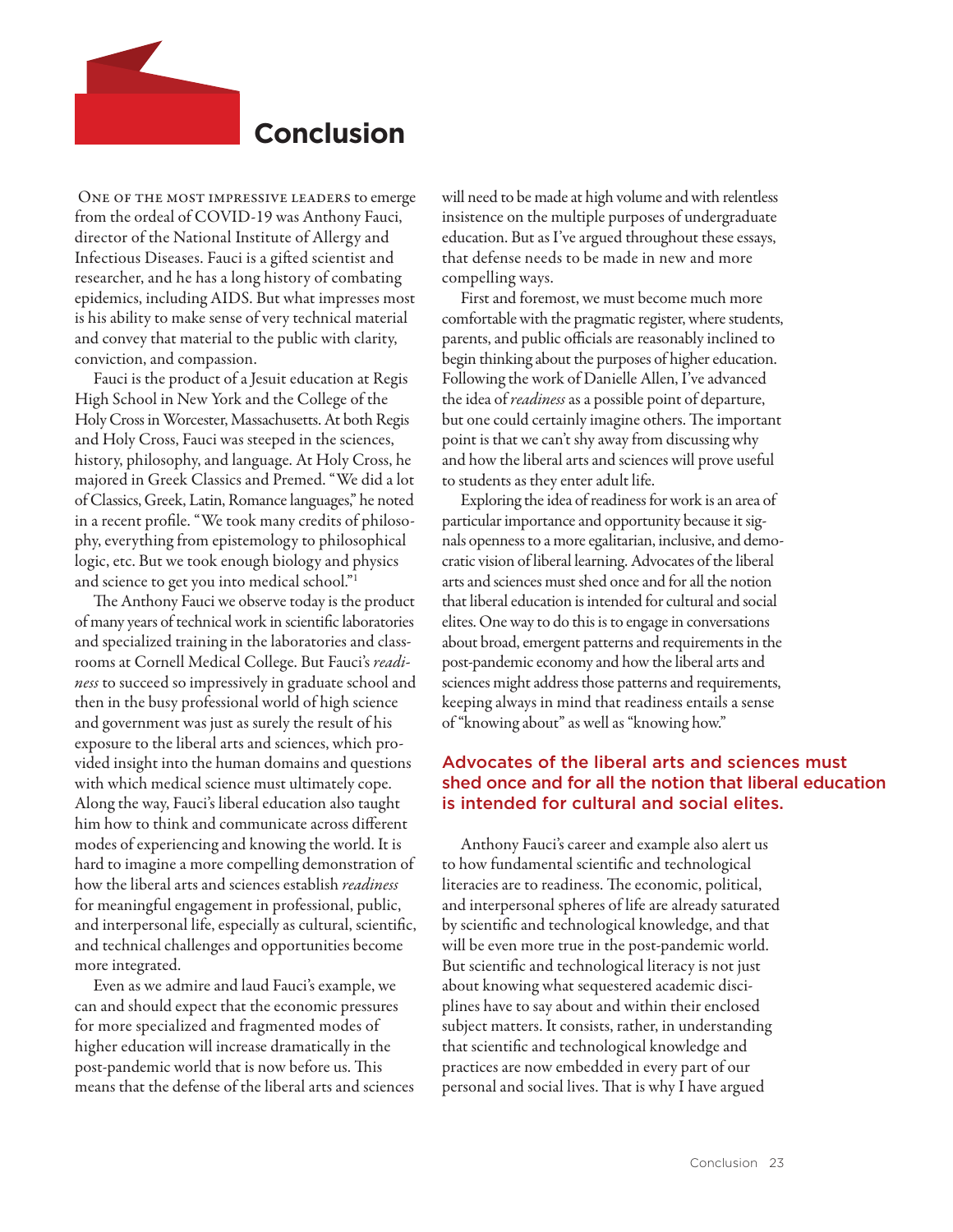throughout for the idea of the integration of the major disciplines and domains of knowledge, bringing the arts, humanities, social sciences, and natural sciences into deeper, prolonged conversation and collaboration. If the pandemic has taught us anything, it's that the fragmented knowledge produced by disciplinary specialization is inadequate to our circumstances. In the post-pandemic world, we will require an increasingly integrated understanding of what is happening. Realizing new forms of curricular and pedagogical integration will put the liberal arts and sciences back on the cutting edge of higher education and the production of knowledge.

If the pandemic has taught us anything, it's that the fragmented knowledge produced by disciplinary specialization is inadequate to our circumstances. In the post-pandemic world, we will require an increasingly integrated understanding of what is happening.

> Relaxing the hold of traditional patterns of disciplinary specialization and graduate and professional education on the undergraduate curriculum also opens the door to innovations more attuned to the needs of

students seeking broad preparation for moral, working, and civic lives. One form of attunement I've explored is connecting the curriculum to prominent issues, questions, and challenges that await our students following graduation. While certainly not exhaustive, I hope that the examples I've offered might stimulate further thinking about what a problem-based curriculum, attuned first and foremost to the futures of our students, might look like.

It is unlikely that more than a meaningful minority of future undergraduates in the United States will earn their degrees in programs and institutions that legitimately lay claim to the educational ideals and practices of the liberal arts and sciences. But preserving that strong minority position is vital. The American system of higher education is still the best in the world. Its preeminence is due in part to the dazzling success of specialized research and technical education, but it is also due to the long history and stubborn persistence of the notion that higher education serves civic and moral as well as economic purposes. The utility of this vision of higher education will only increase in the post-pandemic world, where experience will reward breadth as well as depth of intelligence, understanding, and interpretive capacity.